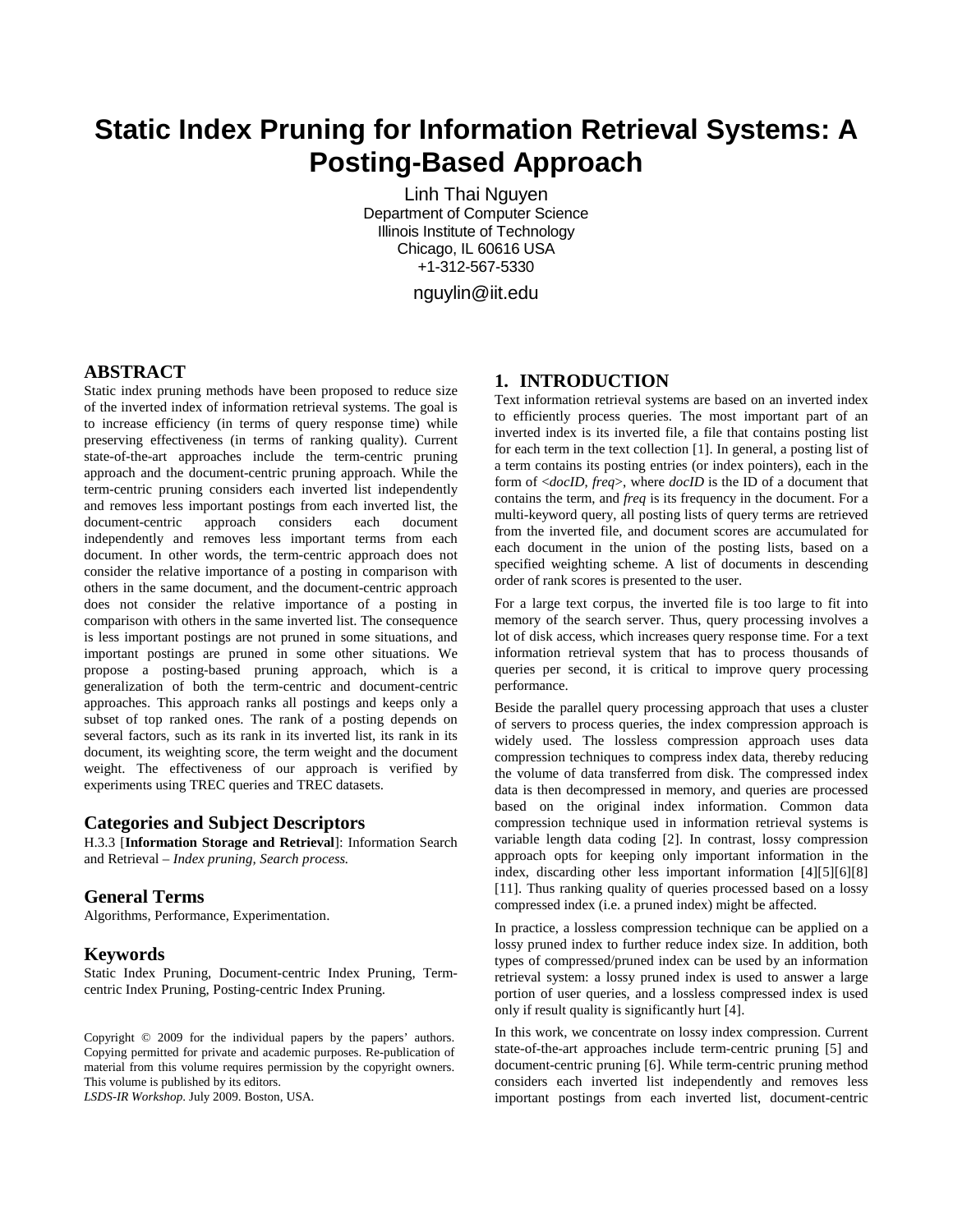pruning considers each document independently and removes less important terms from each document. In other words, the termcentric method does not consider the relative importance of a posting in comparison with others in the same document, and document-centric method does not consider the relative importance of a posting in comparison with others in the same inverted list. The consequence is less important postings are not pruned in some situations, and important postings are pruned in some other situations.

We propose a posting-based pruning approach, which is a generalization of both the term-centric and document-centric approaches. Our approach ranks all postings and keeps only a subset of the top ranked ones, removing the others. We consider a couple of factors when ranking a posting, such as its rank in its posting list, its rank in its document, its weighting score, the normalized weight of the term, and the normalized weight of the document. Our experiments based on TREC queries and TREC datasets [22] show that posting-based pruning method outperforms both the term-centric and document-centric methods.

# **2. RELATED WORK**

Lossless index compression techniques are well studied, for example, see Witten et al. [2][3]. Those techniques are mainly based on the fact that the frequencies of terms in documents, which are stored in the inverted index, follow a skewed distribution. In that case, variable length coding technique can be used to encode index information, consuming only a few bits for most of term frequency values. In general, this helps to reduce index size by about one-tenth. However, for large scale information retrieval systems, the compressed index is still too big to fit into memory. In addition, using a compressed index reduces time to access index data from disk, but does not reduce time to process the posting lists. Thus, using lossless index compression alone cannot significantly improve efficiency.

Lossy index compression techniques opt for discarding postings that are not informative. By removing a large number of postings from the inverted index, lossy index compression techniques not only significantly reduce index size, but also significantly reduce length of posting lists. Therefore, lossy index compression techniques can reduce both time to access index data from disk and time to process posting lists. However, as some index information is lost, lossy index compression techniques may lead to a drop in query ranking quality.

In [5], Carmel et al. introduced a term-centric approach to static index pruning. Entries in each posting list are sorted in descending order of a weighting scores. Only entries whose weighting scores are greater than a threshold value are kept in the pruned index. The threshold value can be the same for all terms (uniform pruning), or it can be different for each term (term-based pruning).

Buttcher and Clarke introduce a document-centric pruning technique [6]. Instead of posting list pruning, they propose document pruning. For each document, they keep only a small number of representative, highly-ranked terms in the pruned index. Terms in each document are ranked based on their contribution to the Kullback-Leibler divergence [16] between the document and the text collection. The intuition behind this is that those document-representative terms are powerful enough to distinguish the document from others. They also show

experimentally that if the document is ranked high for a given query, it is very likely that query terms are among its representative terms. Thus indexing sets of representative terms is a good method to preserve ranking quality while reducing index size.

Other index pruning techniques (some are for distributed, peer-topeer information retrieval systems) belong to either the termcentric approach or document-centric approach. Blanco et al. [8], and Shokouhi et al. [10], try to find terms whose posting lists can be completely removed. De Moura et al. [11] propose to index a set of representative sentences for each document. Lu and Callan [7] propose a number of methods to identify a representative term set for each document. Podna et al. [12] and Skobeltsyn et al. [13] propose to index term combinations to reduce the negative effect of posting list pruning to ranking quality. Blanco and Barreiro [9] improve the precision of term-centric pruning by considering a number of designs overlooked by the original work.

Looking at other aspect of static index pruning, Skobeltsyn et al. [14] point out that the use of results caching fundamentally affects the performance of a pruned index, due to the change in query pattern introduced by results caching. They then propose to combine results caching and index pruning to reduce the query workload of back-end servers.

# **3. TERM-CENTRIC PRUNING VERSUS DOCUMENT-CENTRIC PRUNING**

# **3.1 Term-Centric Index Pruning**

Term-centric pruning fits very well with the inverted index structure of information retrieval systems. As queries are processed based on inverted lists, it is natural to truncate inverted lists in order to reduce index size. Based on the inverted index structure, the "idealized, term-based" pruning technique proposed by Carmel et al. is well-formed and mathematically provable. This clearly shows that a pruned index, even though not containing all information, still can guarantee the ranking quality to some extent [5].

There are several properties that are specific to term-centric pruning. It preserves the collection vocabulary. For every term, there are always some entries in its inverted list in the pruned index. (The works of Blanco et al. [8] and Shokouhi et al. [10] are exceptions, as their work reduces the vocabulary size.) In contrast, term-centric pruning does not necessarily preserve the set of documents. As posting entries are removed, it is possible that some documents will be totally removed from the pruned index.

The fact that term-centric index pruning preserves the set of terms demonstrates its support for the possibility of all terms appearing in user queries. Due to this support, in order to guarantee the quality of top-K results for any queries, term-centric pruning must not prune any of the top-K entries in any posting list. Obviously, pruning any of these makes the pruned index unable to guarantee the top-K results of the query containing only that single term. In addition, term-centric pruning assumes (implicitly) that every term in the vocabulary is equally important. In contrast, for documents, term-centric pruning assumes that some are more important than others. This is inferred from the fact that term-centric pruning might totally removed some documents from the pruned index.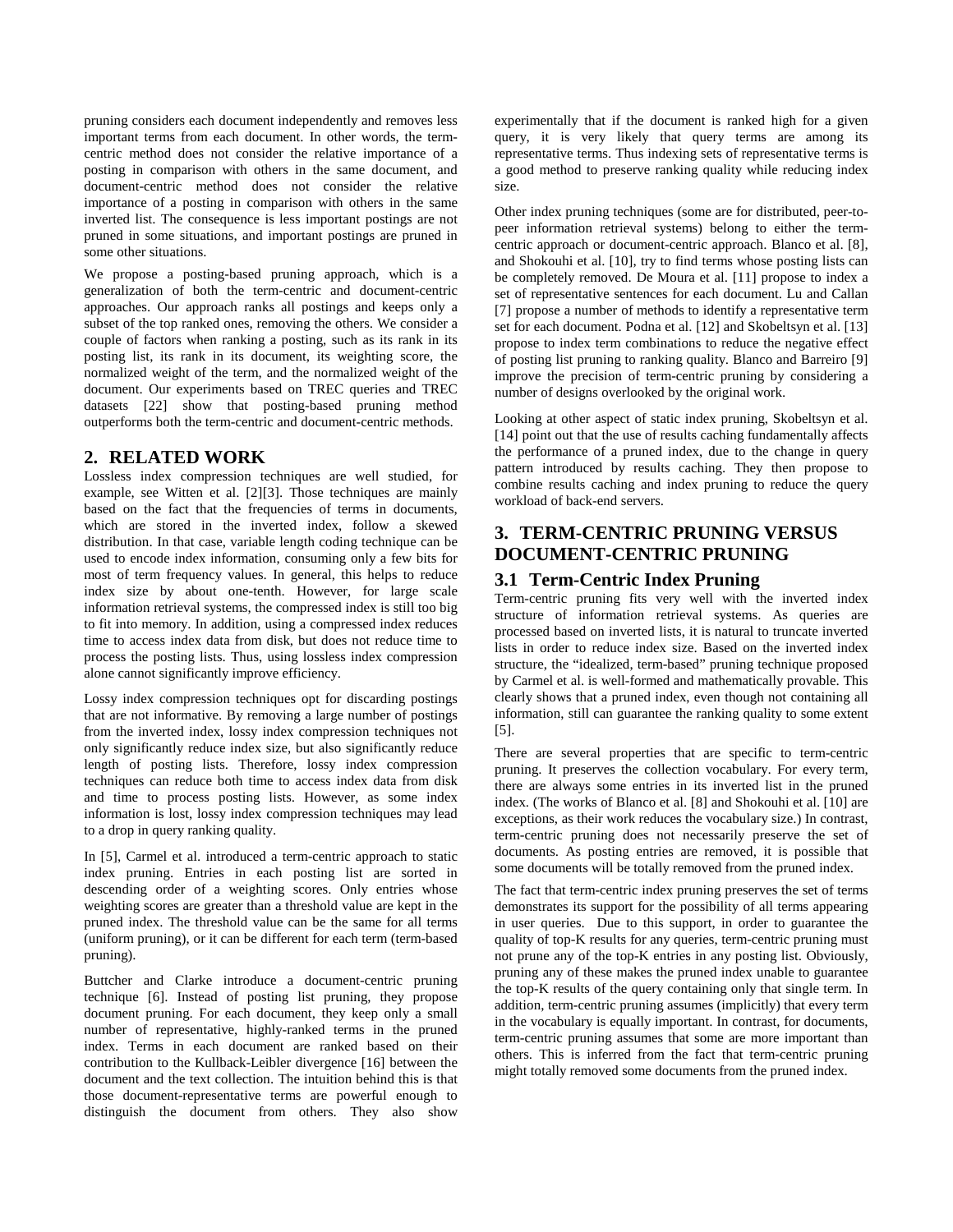#### **3.2 Document-Centric Data Pruning**

Document-centric pruning does not make any assumption about the index structure and how queries are processed. Precisely, document-centric pruning should be considered as a "data" pruning technique instead of an index pruning technique, as what it actually does is to prune the documents, not an index structure.

In contrast to term-centric pruning, document-centric pruning preserves the set of documents, not the set of terms. While any document in the collection is represented by a subset of its terms (i.e., its set of representative terms), there is no guarantee that every term will be indexed. It is likely that there are terms that are always ranked low in any document and are removed by document-centric pruning.

The first assumption implied by document-centric pruning is that every document can be ranked first by some queries (one such query might be the query that contains all its representative terms). Due to this assumption, document-centric pruning opts for including every document in the pruned index. The second implied assumption is that terms are not equally important, and some terms can be totally removed from the pruned index.

#### **4. POSTING-BASED INDEX PRUNING**

As pointed out above, term-centric pruning prunes index elements, which are posting lists; while document-centric pruning prunes data elements, which are documents. Both approaches assume that all elements are equally important, and thus the pruned index should keep some information about every element, either they are posting lists or documents.

We first find that the decision to keep some amount of information for each posting list or document to be reasonable. Without any information about the user queries, we must assume any term can be used by users. Thus no term can be totally removed. Similarly, without any information about what users will search for, we also have to assume any document can be an answer (to some queries). Therefore, no document can be totally removed.

However, given the requirement of significantly reducing index size, it is not affordable to keep information for all posting lists and all documents. We believe that the pruned index should contain neither all terms, nor all documents, but only the most important postings, given the desired pruning level.

We suspect that non-informative terms are common in any large text collection. Non-informative terms are those terms that do not help to discriminate documents. One example of non-informative terms is a term that appears in every document, such as the term "abstract" in a collection of scientific papers. Those terms are expected to have similar weighting scores to every document. Therefore, eliminating those terms will not hurt ranking quality. Unfortunately, term-centric pruning tends not to prune any entries from the posting lists of those terms. The reason is, as entry scores are almost similar, all scores are likely to be greater than the threshold value computed by the term-based method proposed in [5].

We also suspect that there are many "rarely asked for" documents in any large text collection. A document is called "rarely asked for" if it does not appear in the top-ranked results of any real world query. In practice, users normally look at only the top 20 results, so any document that does not appear in the top-20 results of a large number of queries can be removed. Puppin et al. [17] observed that, for a collection of 5,939,061 documents and a set of 190,000 unique queries, around 52% of the documents were not returned among the first 100 top-ranked results of any query.

We propose a posting-based index pruning method. We choose neither posting lists, nor documents as our working elements. Instead, we choose postings, i.e. tuples of the form <term ID, document ID, term frequency>. Postings are contained in both index elements (as posting entries in posting lists) and data elements (as terms in documents). Also, choosing posting entries as working elements, we open the possibility of removing any document and any term's posting list from the pruned index. With this flexibility, our method is able to remove non-informative terms as well as "rarely asked for" documents.

#### **4.1 Term Weighting**

When building a pruned index, terms should not be treated equally. Non-informative terms appear in a large number of documents, results in long posting lists. However, noninformative terms do not help much in ranking documents. Thus, the pruned index should significantly prune the posting lists of non-informative terms and reserve places for other informative terms. Our posting-based pruning method assigns a weight to each term as its informativeness value. Blanco and Barreiro [8] have studied a number of term-weighting schemes for the purpose of posting list pruning. Their finding is that residual inverse document frequency (RIDF) is a good quantity to measure the informativeness of terms, among other schemes such as the classic inverse document frequency and the term discriminative value. We adopt RIDF to calculate term informativeness values. As specified in [8], the RIDF value of a term is

$$
RIDF = -\log\left(\frac{df}{N}\right) + \log\left(1 - e^{-\frac{tf}{N}}\right) \tag{1}
$$

where *df* is the term's document frequency and *N* is the number of documents in the collection. As pointed out by Blanco, RIDF values can be computed efficiently.

#### **4.2 Document Weighting**

Documents in a large text collection are not equally important and therefore, in the pruned index, more terms should be kept for important documents. As for term weighting, we also assign a weight to each document in the collection to reflect how important it is. For a Web collection, the PageRank [18] or HITS [19] algorithm can be used to compute document important values. However, PageRank and HITS are not applicable for non-Web documents, as there is no link structure among documents. We adopt the approach of Buttcher and Clarke [6] for this purpose. For each document, we assign its Kullback-Leibler distance to the collection as its important value. Thus, "out standing" documents (i.e., documents which are very different from the collection) will be assigned high important values, while documents which are similar to others will be assigned low important values. Our important value for a document *d* is defined as

$$
KLD(d \parallel C) = \sum_{t \in d} \frac{tf(t)}{|d|} \log \left( \frac{tf(t)}{|d|} \times \frac{|C|}{TF(t)} \right) \tag{2}
$$

where  $tf(t)$  is the term frequency of term  $t$ ,  $TF(t)$  is the collection term frequency of term  $t$ ,  $|d|$  is the length of document *d* (i.e., the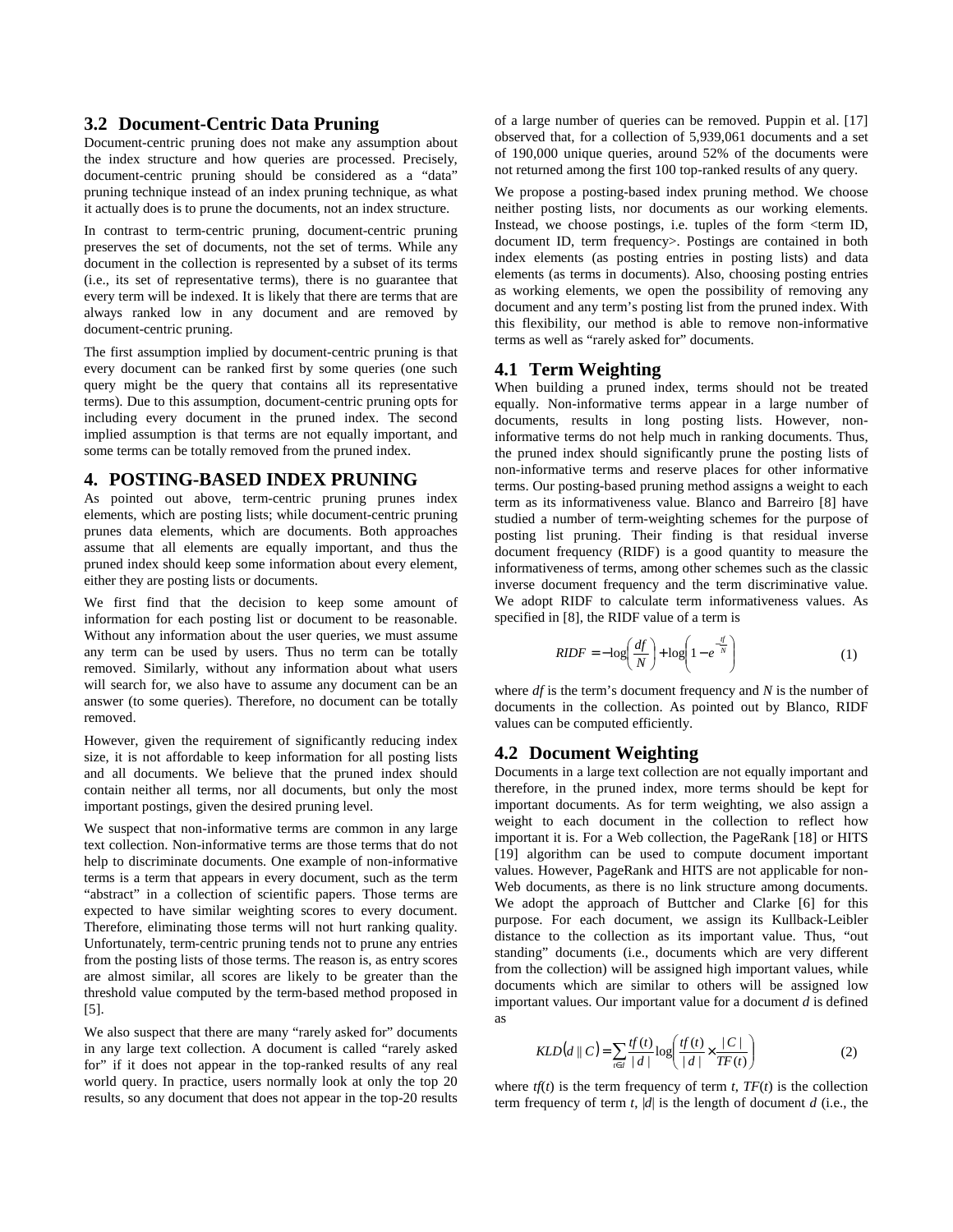number of terms in  $d$ ), and  $|C|$  is the length of the collection (i.e., the sum of document lengths).

#### **4.3 Posting Ranking Function**

Our static pruning method evaluates postings and assigns each a usefulness value. We then build the pruned index based on these values. Given a desired level of pruning, posting entries are selected based on their usefulness values and added into the pruned index until the pruned index size reaches its limit.

According to term-centric pruning, we should assign a high usefulness value to a posting entry which appears at the top of its posting list. According to document-centric pruning, we should not assign a high usefulness value to a posting whose term does not belong to the set of top-ranked terms of the document. In addition, as discussed above, we should assign low values to noninformative terms and "rarely asked for" documents, and vice versa. Also, we obviously want to assign high usefulness value to posting entries with high scores.

To rank postings, for each posting  $\langle t, d \rangle$ , we compute the following quantities:

- $S(t, d)$  = the score term *t* contributes to the rank score of document *d*.
- *RIDF*( $t$ ) = the informativeness value of term  $t$ .
- *KLD*( $d \parallel C$ ) = the important value of document  $d$ .
- *Rank*( $t$ ) = the rank of term  $t$  relatively with other terms in document *d*.
- *Rank*(*d*) = the rank of document *d* relatively with other documents in the posting list of term *t*.

Among the quantities above,  $S(t, d)$  is computed using a weighting scheme, such as the classic TFIDF weighting scheme, or the state-of-the-art BM25 weighting scheme; *RIDF*(*t*) is calculated as specified in (1);  $KLD(d || C)$  is calculated according to (2); *Rank*(*d*) is the position of document *d* in the posting list of term *t*, where posting entries are sorted in descending order of its scores  $S(t,d_i)$ ; and  $Rank(t)$  is the position of term *t* in document *d*, where terms are sorted in descending order of its "feedback" score [6], defined below:

$$
Score_{DCP}(t) = \left(\frac{tf}{|d|}\right)log\left(\frac{tf}{|d|} \times \frac{|C|}{TF}\right) \tag{3}
$$

In this work, we use the BM25 weighting scheme [20] (given below) to calculate  $S(t, d)$  due to its widely use in other research works.

$$
S_{BM25}(t,d) = \log\left(\frac{N - df + 0.5}{df + 0.5}\right) \times \frac{tf(k_1 + 1)}{tf + k_1\left((1 - b) + b\frac{|d|}{avgdl}\right)}\tag{4}
$$

where  $avgdl$  is the average length of documents,  $k_l$  is set to its "standard" value of 1.2 and *b* is set to its "standard" value of 0.75.

In combination, our posting entry ranking function takes as parameters all the above quantities and returns a usefulness value. Note that we apply normalization and transformation to parameter values. First,  $RIDF(t)$  values are normalized so that they sum up to one. Similar normalization is applied to  $KLD(d || C)$  values. Normalization step is necessary, as the range of RIDF(*t*) and KLD $(d \parallel C)$  are different. Second, we use a sigmoid function to transform the term rank values and document rank values. This transformation is necessary, too. Using the term rank values makes it appears that the  $10<sup>th</sup>$  term is ten time less important than the top ranked term, which does not seem right. Therefore, we use a non-linear function specified below (5) as a transform function. The parameter  $x_0$  is used to shift the "transition" point, where the sigmoid function switches from high value state to low value state, and the parameter *a* is used to control the slope of the transition period of the function.

$$
sigmoid(x) = 1 - \frac{1}{1 + e^{(-x + x0)/a}}
$$
\n(5)

The sigmoid function above returns a value between zero and one. Rank value close to zero (i.e., top ranked element) will be transformed to a value close to one, while other rank values will be transformed depend on two parameters  $x_0$  and  $a$ . In Figure 1, we show the shape of the sigmoid function for several combinations of parameters.



Figure 1. Sigmoid functions.

Our posting entry ranking function is given below:

$$
f(\langle t, d \rangle) = S_{BM25}(t, d) \cdot {\alpha \cdot RIDF(t) \cdot sigmoid(Rank(d)) +(1-\alpha) \cdot KLD(d || C) \cdot sigmoid(Rank(t))}
$$
 (6)

where  $\alpha$  is a parameter taking value between zero and one.

# **4.4 Posting-Based Pruning versus Document-Centric Pruning and Term-Centric Pruning**

We show that our posting entry ranking function generalizes document-centric index pruning method and term-centric pruning method.

If we set the value of  $\alpha$  to zero, replace the document weighting function *KLD*( $d$ ||C) with the unity function  $u(d) = 1$ , and set the parameter *a* of the sigmoid function to 1 so that the sigmoid function in (5) becomes a threshold function at  $x_0$ , then for each document *d*, our ranking function *f*() assigns a non-zero value to the posting entry  $\langle t, d \rangle$  if *t* is ranked in the top- $x_0$  among all unique terms in *d*, otherwise *f*() returns a zero value. In this case, our posting-based pruning technique is equivalent to the "constant" document-centric pruning technique proposed by Buttcher and Clarke in [6], which select a fixed number of top ranked terms from each document. Obviously, the "relative" document-centric pruning technique proposed in [6] can be easily obtained from our posting entry ranking function by adjusting *x<sup>0</sup>* for each document according to its length.

Similarly, if we set the value of  $\alpha$  to one, replace the term weighting function *RIDF*(*t*) with the unity function  $u(t) = 1$ , set the parameter *a* of the sigmoid function to 1, and set the parameter *x0* to the rank of the i-th posting entry in the posting list of term *t*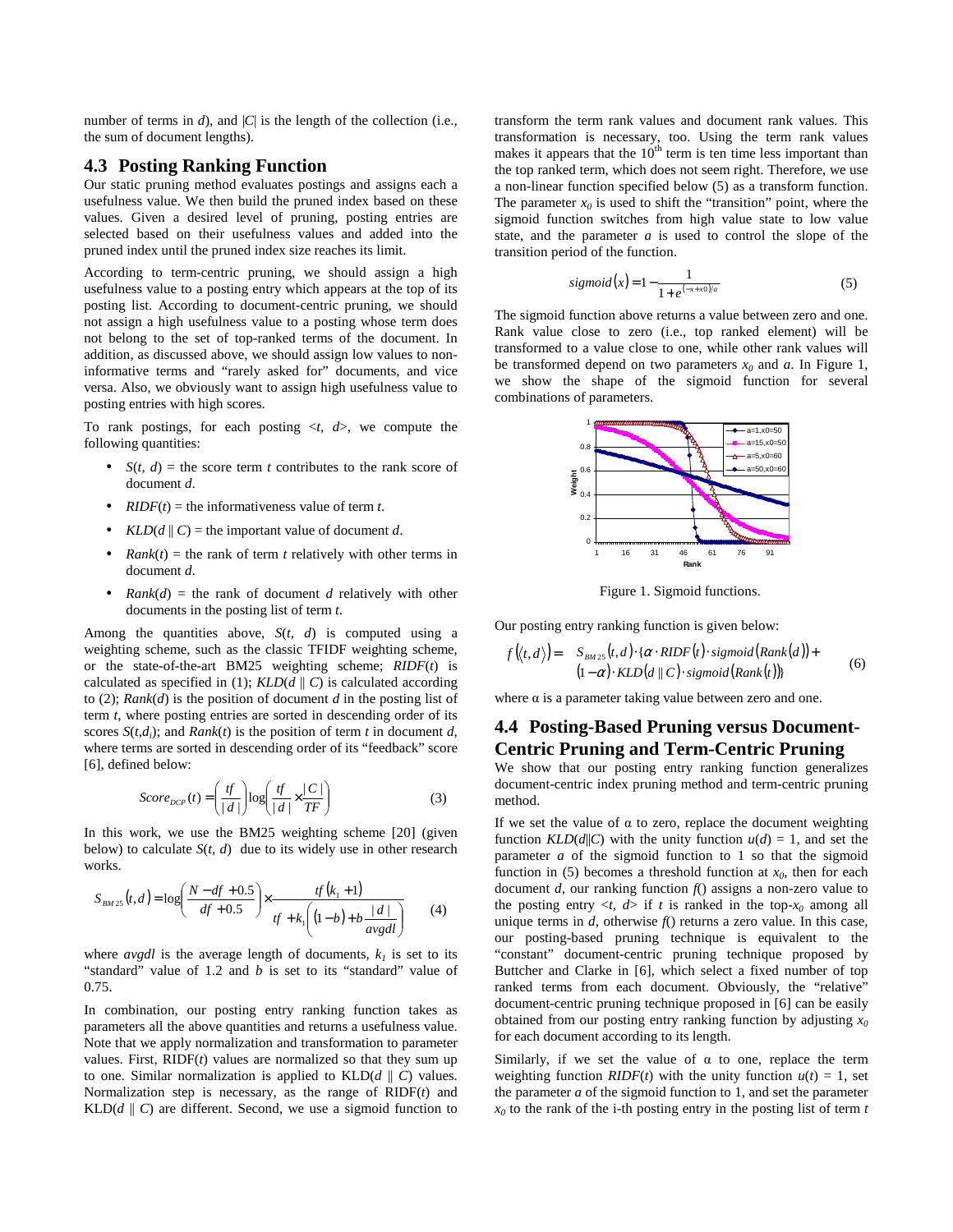

Figure 2: Querying effectiveness for short TREC queries.



Figure 3: Querying effectiveness for long TREC queries.

such that  $S(t, d_i) > \tau(t)$  and  $S(t, d_{i+1}) \leq \tau(t)$ , where  $\tau(t)$  is the cutoff threshold proposed by Carmel et al. in [5], then our posting entry ranking function assigns a non-zero value to any posting entry selected by term-centric pruning technique, and a zero value to any non-selected posting entry.

Our posting-based pruning technique is different from termcentric and document-centric pruning techniques in several aspects. By using term weighting function and document weighting function other than the unity function, we allow the pruned index to include more information for informative terms and outstanding documents. By using a sigmoid function instead of a threshold function to transform the term and document ranks, we open the possibility that a posting entry which is ranked low in a posting list could be selected, if it is ranked high in the document, and vice versa.

# **5. EXPERIMENTAL SETTINGS**

We use the WT10G collection as our data set. This collection contains 1,692,096 Web documents crawled from the Web. We use the Terrier platform [21] to index and rank queries, and we develop our posting-based index pruning technique based on Terrier.

We use the BM25 weighting scheme for both calculating termdocument scores and query ranking. Potter stemming algorithm [23] and a standard list of stop-words are used for preprocessing documents. After stemming and stop-word removal, the vocabulary contains 3,161,488 unique terms. The un-pruned index contains 280,632,807 posting entries.

We use TREC [22] topics 451–500 as our query set. Precision is measured for each pruned index using the set of relevance judgment provided by TREC for topics 451–500. From TREC topics 451–500, we build two sets of queries: one set of long queries, wherein each query includes the title and the description

fields from the TREC topic, and one set of short queries, wherein each query includes only the title field from the TREC topic.

We also implement term-centric index pruning and documentcentric index pruning exactly as specified in their original works [5][6]. The only difference is that in [5], Carmel et al. used the SMART term weighting scheme for both index pruning and query ranking. We instead use BM25 term weighting scheme for query ranking, but still use SMART term weighting scheme for index pruning.

We conduct experiments to compare the effectiveness of our proposed posting-based pruning technique with the term-based, "score shifting" pruning technique proposed in [5], and the "relative" document-centric pruning technique proposed in [6]. In the next section, we report precision at 10, precision at 20, and average precision at each pruning level for each technique.

# **6. EXPERIMENTAL RESULTS**

In Figure 2, we show the effectiveness of pruned indices for the set of short TREC queries; and in Figure 3, we show the effectiveness of pruned indices for the set of long TREC queries. Posting-centric pruned index is marked as "pXX\_YY\_ZZ", where XX is the value of parameter  $\alpha$  (percentage), YY is the value of parameter *a*, and ZZ is the value of parameter  $x_0$ . Figure 2 and Figure 3 show experiment results for a posting-centric pruned index with  $\alpha = 50\%$ ,  $a = 15$ , and  $x_0 = 50$ . With the pruning level less than 70%, posting-centric pruning has similar performance as compare with document-centric pruning and term-centric pruning. However, for pruning level of 70% or more, posting-centric pruning is outperformed by document-centric pruning.

We turn our parameters for posting-centric index pruning technique. Table 1, Table 2, and Table 3 show experiment results for short queries of document-centric pruning technique and posting-centric pruning techniques with various combinations of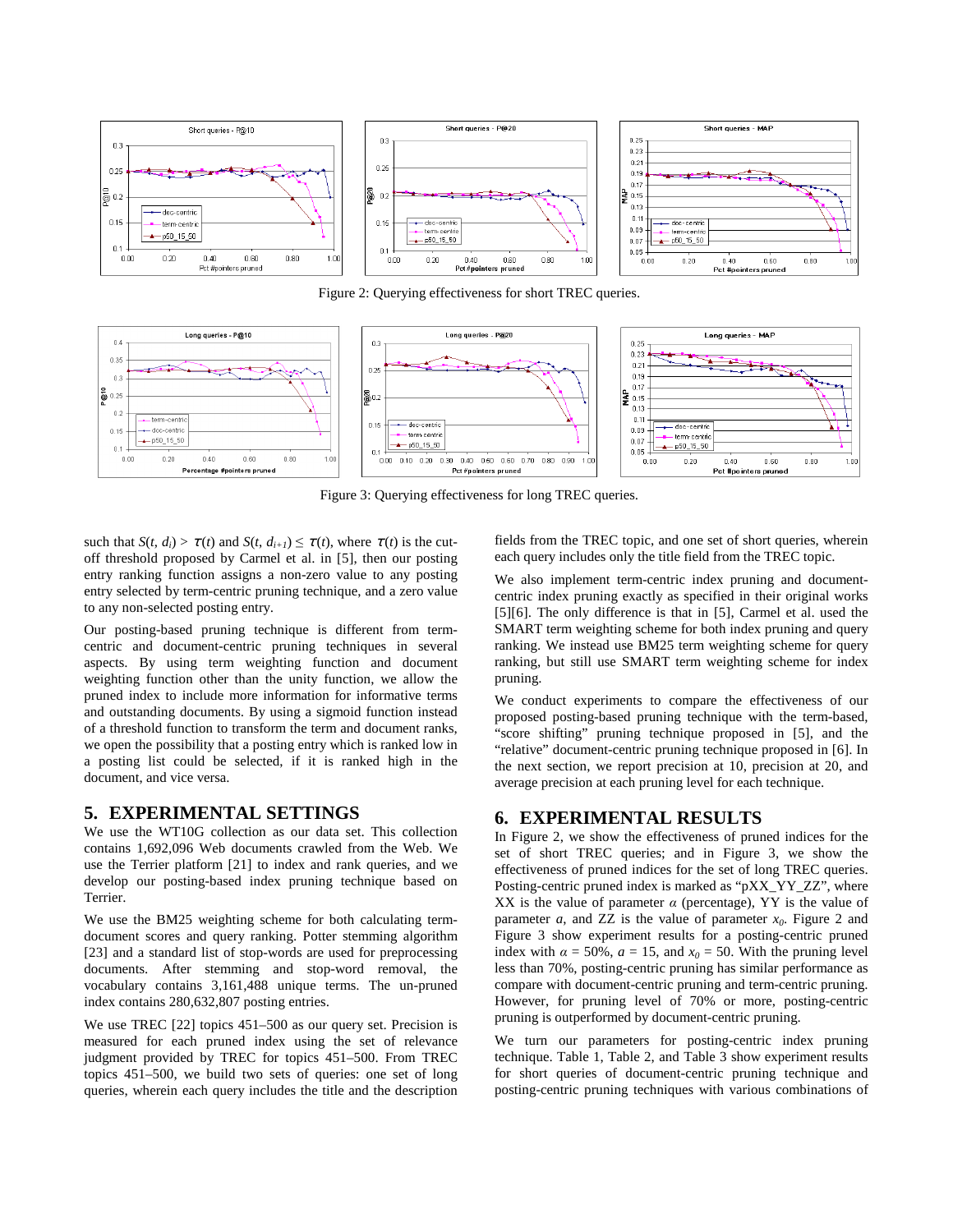| Pct #posting<br>entry-pruned | <b>Document-</b><br>centric | p50 15 50 | p20 15 50 | p50 35 200 | p50 200 50 | p80 200 1000 | p50 300 1000 | p80 300 1000 | p80 400 1000 |
|------------------------------|-----------------------------|-----------|-----------|------------|------------|--------------|--------------|--------------|--------------|
|                              |                             |           |           |            |            |              |              |              |              |
| $\Omega$                     | 0.25                        | 0.25      | 0.25      | 0.25       | 0.25       | 0.25         | 0.25         | 0.25         | 0.25         |
| 10                           | 0.2458                      | 0.2542    | 0.2542    | 0.2542     | 0.2542     | 0.2542       | 0.2542       | 0.2563       | 0.2521       |
| 20                           | 0.2396                      | 0.2521    | 0.2521    | 0.2542     | 0.2375     | 0.2333       | 0.2333       | 0.2354       | 0.2354       |
| 30                           | 0.2396                      | 0.2458    | 0.2458    | 0.2458     | 0.2292     | 0.2271       | 0.2292       | 0.2313       | 0.2292       |
| 40                           | 0.2458                      | 0.2479    | 0.2479    | 0.2271     | 0.2250     | 0.2271       | 0.227        | 0.2250       | 0.2333       |
| 50                           | 0.2500                      | 0.2563    | 0.2542    | 0.2375     | 0.2292     | 0.2250       | 0.2312       | 0.2312       | 0.2208       |
| 60                           | 0.2458                      | 0.2521    | 0.2500    | 0.2250     | 0.2208     | 0.2104       | 0.2208       | 0.2167       | 0.2146       |
| 70                           | 0.2396                      | 0.2354    | 0.2354    | 0.2271     | 0.2396     | 0.2229       | 0.2354       | 0.2187       | 0.2187       |
| 80                           | 0.2500                      | 0.1979    | 0.2167    | 0.2021     | 0.2104     | 0.2063       | 0.2333       | 0.1979       | 0.2021       |
| 90                           | 0.2458                      | 0.15      | 0.1625    | 0.1625     | 0.1854     | 0.1958       | 0.1875       | 0.2021       | 0.2000       |

Table 1. Precision at 10 for short TREC queries of document-centric pruning technique and posting-centric pruning techniques of various parameter combinations.

Table 2. Precision at 20 for short TREC queries of document-centric pruning technique and posting-centric pruning techniques of various parameter combinations.

| Pct #posting<br>entry-pruned | Document-<br>centric | p50 15 50 | p20 15 50 | p50 35 200 | p50 200 50 | p80 200 1000 | p50 300 1000 | p80 300 1000 | p80 400 1000 |
|------------------------------|----------------------|-----------|-----------|------------|------------|--------------|--------------|--------------|--------------|
| $\Omega$                     | 0.2073               | 0.2073    | 0.2073    | 0.2073     | 0.2073     | 0.2073       | 0.2073       | 0.2073       | 0.2073       |
|                              |                      |           |           |            |            |              |              |              |              |
| 10                           | 0.2052               | 0.2042    | 0.2042    | 0.2052     | 0.2052     | 0.2052       | 0.2052       | 0.2052       | 0.2052       |
| 20                           | 0.201                | 0.2031    | 0.2031    | 0.2021     | 0.1990     | 0.1938       | 0.1948       | 0.1948       | 0.1958       |
| 30                           | 0.1979               | 0.2052    | 0.2063    | 0.1990     | 0.1854     | 0.1844       | 0.1854       | 0.1854       | 0.1844       |
| 40                           | 0.1979               | 0.2042    | 0.2042    | 0.1917     | 0.1750     | 0.1740       | 0.1740       | 0.1750       | 0.1781       |
| 50                           | 0.1969               | 0.2083    | 0.2073    | 0.1875     | 0.1771     | 0.1740       | 0.1781       | 0.1792       | 0.1719       |
| 60                           | 0.1958               | 0.2031    | 0.2010    | 0.1802     | 0.1813     | 0.1813       | 0.1844       | 0.1813       | 0.1833       |
| 70                           | 0.2010               | 0.2031    | 0.1990    | 0.1719     | 0.1802     | 0.1740       | 0.1802       | 0.1750       | 0.1750       |
| 80                           | 0.2094               | 0.1583    | 0.1729    | 0.1573     | 0.1552     | 0.1635       | 0.1729       | 0.1635       | 0.1646       |
| 90                           | 0.1927               | 0.1177    | 0.1229    | 0.1208     | 0.1354     | 0.1469       | 0.1448       | 0.1531       | 0.1500       |

Table 3. MAP for short TREC queries of document-centric pruning technique and posting-centric pruning techniques of various parameter combinations.

| Pct #posting | Document- | p50 15 50 | p20 15 50 | p50 35 200 | p50 200 50 | p80 200 1000 | p50 300 1000 | p80 300 1000 | p80 400 1000 |
|--------------|-----------|-----------|-----------|------------|------------|--------------|--------------|--------------|--------------|
| entry-pruned | centric   |           |           |            |            |              |              |              |              |
| $\Omega$     | 0.1892    | 0.1892    | 0.1892    | 0.1892     | 0.1892     | 0.1892       | 0.1892       | 0.1892       | 0.1892       |
| 10           | 0.1864    | 0.1868    | 0.1871    | 0.1869     | 0.1879     | 0.1875       | 0.1878       | 0.1873       | 0.1880       |
| 20           | 0.1838    | 0.1891    | 0.1892    | 0.1889     | 0.1835     | 0.1818       | 0.1824       | 0.1835       | 0.1826       |
| 30           | 0.1846    | 0.1914    | 0.1913    | 0.1901     | 0.1816     | 0.1806       | 0.1807       | 0.1821       | 0.1825       |
| 40           | 0.1847    | 0.1855    | 0.1854    | 0.1880     | 0.1805     | 0.1822       | 0.1820       | 0.1827       | 0.1845       |
| 50           | 0.1837    | 0.1958    | 0.1958    | 0.1815     | 0.1834     | 0.1809       | 0.1839       | 0.1840       | 0.1809       |
| 60           | 0.1835    | 0.1911    | 0.1915    | 0.1804     | 0.1755     | 0.1743       | 0.1785       | 0.1747       | 0.1747       |
| 70           | 0.1693    | 0.172     | 0.1739    | 0.1698     | 0.1702     | 0.1619       | 0.1657       | 0.1692       | 0.1627       |
| 80           | 0.1679    | 0.1557    | 0.1571    | 0.1476     | 0.1373     | 0.1494       | 0.1575       | 0.1486       | 0.1440       |
| 90           | 0.1533    | 0.0919    | 0.1136    | 0.1238     | 0.1338     | 0.1404       | 0.1314       | 0.1378       | 0.1421       |

parameter values. Experiments with long queries have similar trend and therefore are omitted.

In Table 1, Table 2, and Table 3, the values in bold are the highest performance for a specific pruning level. The first observation is that posting-centric pruning is better at low and moderate pruning level, while document-centric pruning is better at higher pruning level. The second observation is that, even though posting-centric pruning is better than document-centric pruning at low and moderate pruning level, the differences are small. In contrast, at higher pruning level, the differences between the performance of posting-centric pruning and document-centric pruning are larger. In addition, none of the posting-centric pruning techniques outperforms document-centric pruning technique at high pruning level.

In all previous experiments of posting-centric pruning technique, parameters of the posting entry ranking function (6) are fixed for all posting entries. We consider the possibility of adaptively setting parameters for each posting entry, by adapting the slope of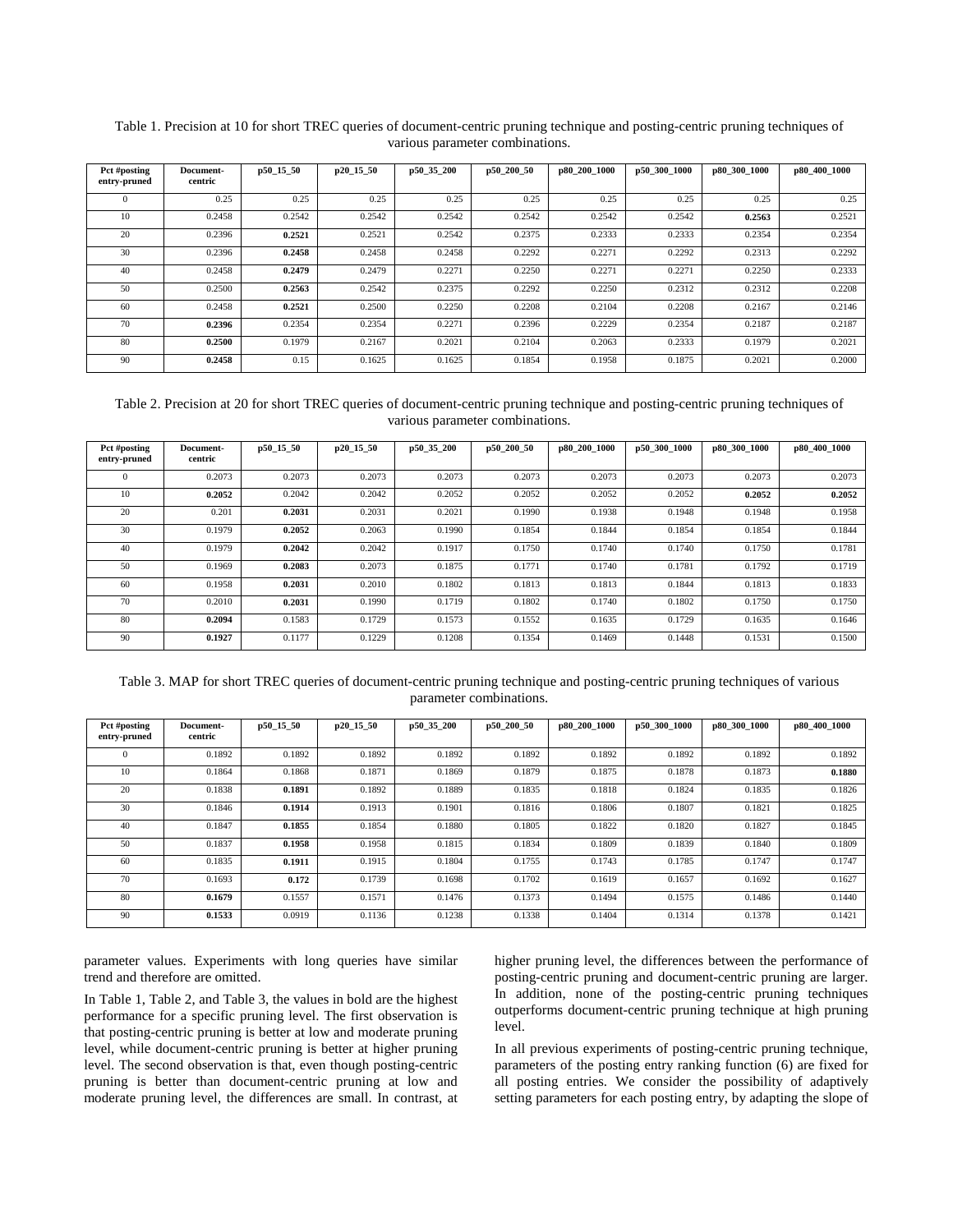| <b>Pruning method</b>                                                                                                                               |        | <b>Short TREC queries</b> |        | <b>Long TREC queries</b> |        |            |
|-----------------------------------------------------------------------------------------------------------------------------------------------------|--------|---------------------------|--------|--------------------------|--------|------------|
|                                                                                                                                                     | P@10   | P@20                      | MAP    | P@10                     | P@20   | <b>MAP</b> |
| Document-centric                                                                                                                                    | 0.2458 | 0.1927                    | 0.1533 | 0.3120                   | 0.2470 | 0.1731     |
| AP1: no term weighting, no document weighting, $\alpha$ = 0.5, using two different sigmoid<br>functions with parameters vary for each posting entry | 0.2375 | 0.1688                    | 0.1456 | 0.3020                   | 0.2100 | 0.1561     |
| AP2: similar to AP1, except that term-document scores are not used                                                                                  | 0.1277 | 0.1106                    | 0.0831 | 0.1660                   | 0.1250 | 0.0903     |
| AP3: similar to AP1, except that term weighting is used                                                                                             | 0.2604 | 0.1969                    | 0.1592 | 0.3300                   | 0.2500 | 0.1714     |
| AP4: similar to AP1, except that both term weighting and document weighting are used                                                                | 0.2271 | 0.1573                    | 0.1354 | 0.2740                   | 0.1900 | 0.1479     |

Table 4. Performance at 90% pruning level of different posting-centric pruning techniques.



Figure 4: Querying effectiveness for short TREC queries.



Figure 5: Querying effectiveness for long TREC queries.

the sigmoid function as follows. For a posting entry  $\langle t, d \rangle$ , we use two sigmoid functions, one for the rank of term *t* in the document *d*, the other for the rank of document *d* in the posting list of term *t*. We call the former document-oriented sigmoid function, and the later term-oriented sigmoid function. For the term-oriented sigmoid function, its  $x_0$  parameter is set according to the pruning level (i.e., if the pruning level is  $90\%$ ,  $x_0$  is equal to 10% of the length of the term posting list). Similarly, for the document-oriented sigmoid function, if the pruning level is 90%, its  $x_0$  parameter is set to 10% of the number of unique terms in the document. For both sigmoid functions, the parameter *a*, which control the slope of the function, is set so that the function returns a value close to 1 for input value which is less than  $0.9 \times x_0$  and returns a value close to 0 for input value which is greater than 1.1  $\times x_0$ . We also explore the performance of several alternatives, which may or may not use term-weighting and/or documentweighting (refer to the ranking function (6) in Section 4.3).

In Table 4, we report the performance of different alternatives at the approximately 90% pruning level. Document-centric pruning performance is included for reference. For each column, the best value is in bold. From the results reported in Table 4, we can see that:

- (i) Term-document scores should be used in the posting entry ranking function (6), which is revealed by the significant differences between the performance of AP1 and AP2.
- (ii) Term-weighting is useful, which is confirmed by the differences between the performance of AP1 and AP3.
- (iii) Document weighting seems to be harmful, which hurt the performance of AP4, compare to the performance of AP3 and AP1.

Among all alternatives, AP3 is the best, which is only slightly outperformed by document-centric pruning for long queries according to MAP. We therefore consider it as the best among our alternatives. Below, we report its performance in comparison with document-centric pruning and term-centric pruning at various level of pruning in Figure 4 and Figure 5.

By adapting the sigmoid functions to posting entries, the performance of our posting-centric pruning technique is much better, as good as the performance of document-centric pruning